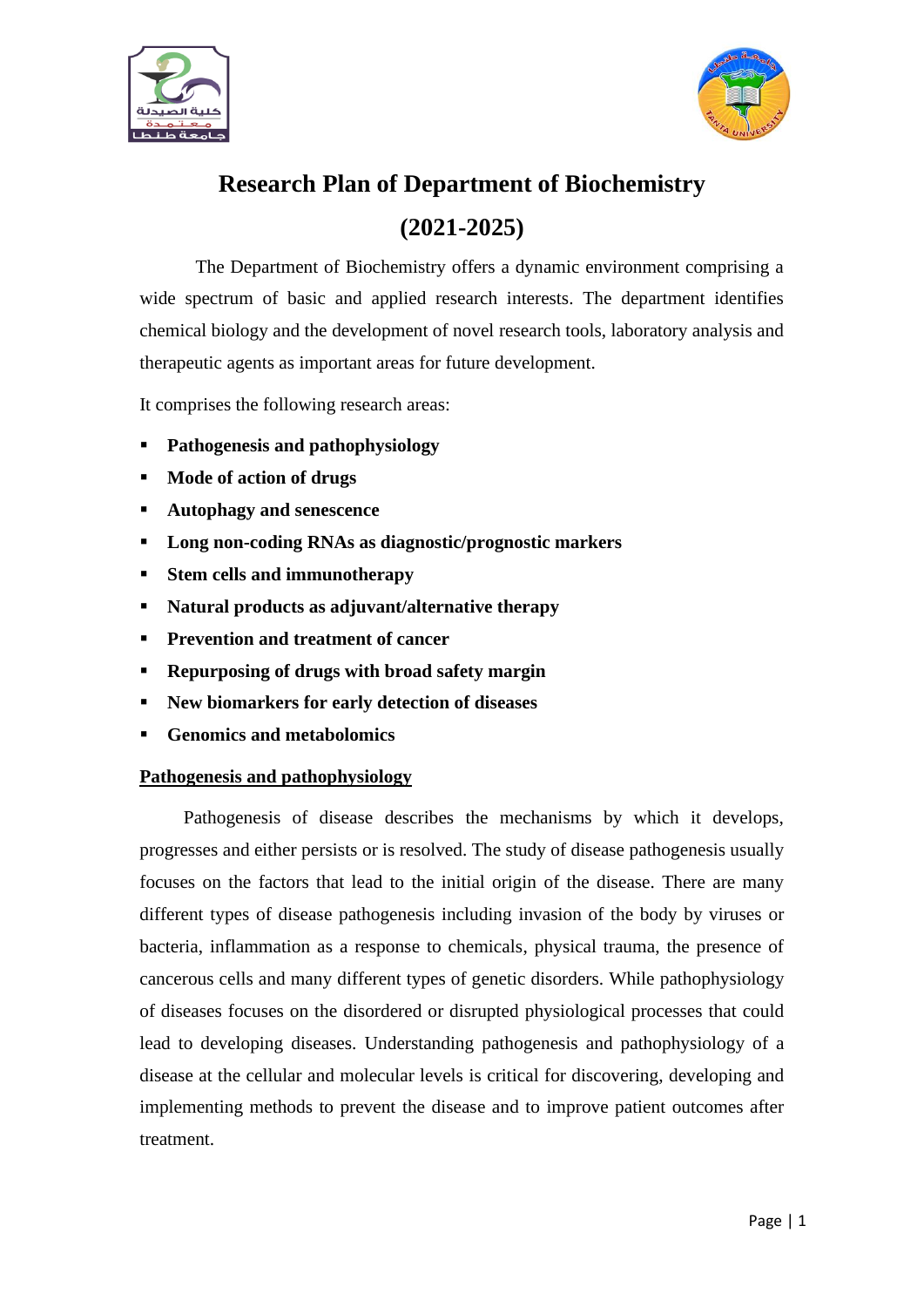



#### **Mode of action of drugs**

Discovering new mechanisms of action of currently used drugs, studying adverse effects of drugs, studying the biological effects of newly synthesized chemicals and possible therapeutic use.

#### **Autophagy and senescence**

Studying the underlying mechanisms of autophagy dysregulation in development of diseases such as diabetes, neurodegenerative diseases, heart diseases, infections and cancer, identifying autophagy biomarkers for use in patients, exploring autophagy-based therapies, studying the mechanisms that activate senescence in agerelated diseases.

#### **Long non-coding RNAs as diagnostic/prognostic markers**

Studying the roles of long non-coding RNAs (lncRNAs) as biomarkers for diagnosis and prognosis of different human diseases such as virus infection, cancer, and neurodegenerative disorders and investigating the diagnostic utility of the combined use of lncRNAs with the traditional markers.

#### **Stem cells and immunotherapy**

Cancer stem cells (CSCs) are responsible for drug resistance to most chemotherapeutic agents and also for tumor cell heterogeneity. Targeting CSCs is essential to achieve complete regression of tumors. Immune markers expressed by CSCs exhibit specific immune characteristics in various cancers, which can be used in immunotherapies to target CSCs in the tumor microenvironment. Developing dendritic cell-based vaccine is one of the potent immunotherapies used to eradicate tumors.

#### **Natural products as adjuvant/alternative therapy**

Assessing the biological activities and studying the mechanism of action of natural products in different diseases, testing their safety in clinical use, comparing their effectiveness with that of the existing drugs and examining the utility of natural products as adjuvant therapy in improving disease management.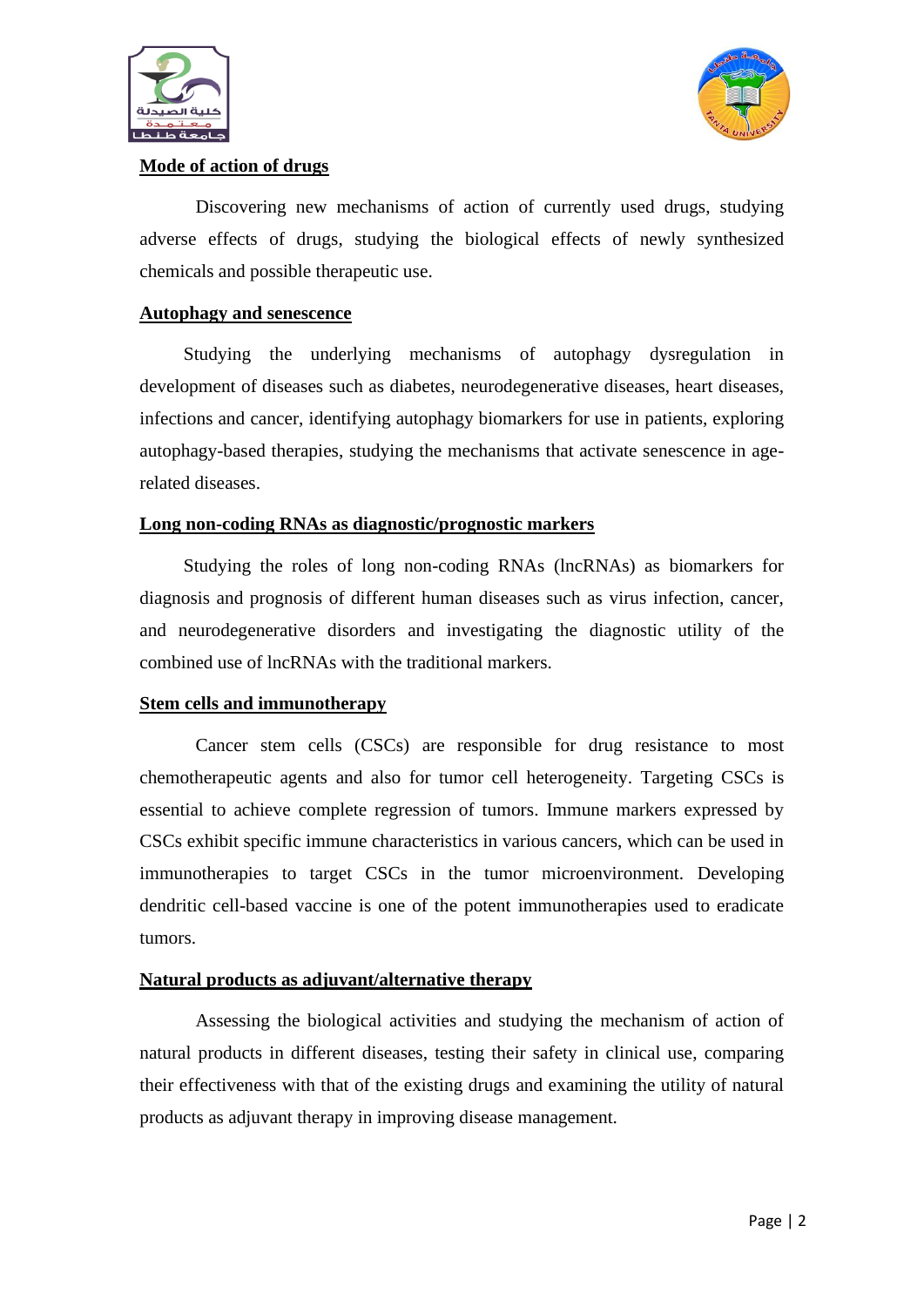



#### **Prevention and treatment of cancer**

Studying the mechanisms of cancer stem cells in initiation and progression of cancer, studying the epigenetic and metabolic changes driving cancer, exploring novel diagnostic and prognostic methods for cancer patients, developing new therapeutic approaches for killing cancerous cells and targeting epigenetic regulators, exploring the role of immune modulation in cancer treatment as well as investigating the protective role of dietary agents in cancer.

## **Repurposing of drugs with broad safety margin**

Discovering new therapeutic indications of existing drugs, comparing their efficacy with the standard therapies, and investigating drug combination therapy with different mechanisms of action as one of drug repurposing tools.

## **New biomarkers for early detection of diseases**

Developing novel biomarkers for detecting diseases at early stages, such as cancer, neurodegenerative diseases and kidney diseases and investigating the use of multimarker panel in improving early diagnosis of diseases.

# **Genomics and metabolomics**

Employing tools of genomics to discover new targets for treating diseases, study drug resistance, monitor treatment response, predict disease outcome, and identify genetic variants associated with susceptibility to diseases. Also, using metabolomics technologies to identify new disease indicators.

#### **Sources of funding**

- Research fund provided by the university
- Students fees
- Participation in competitive projects